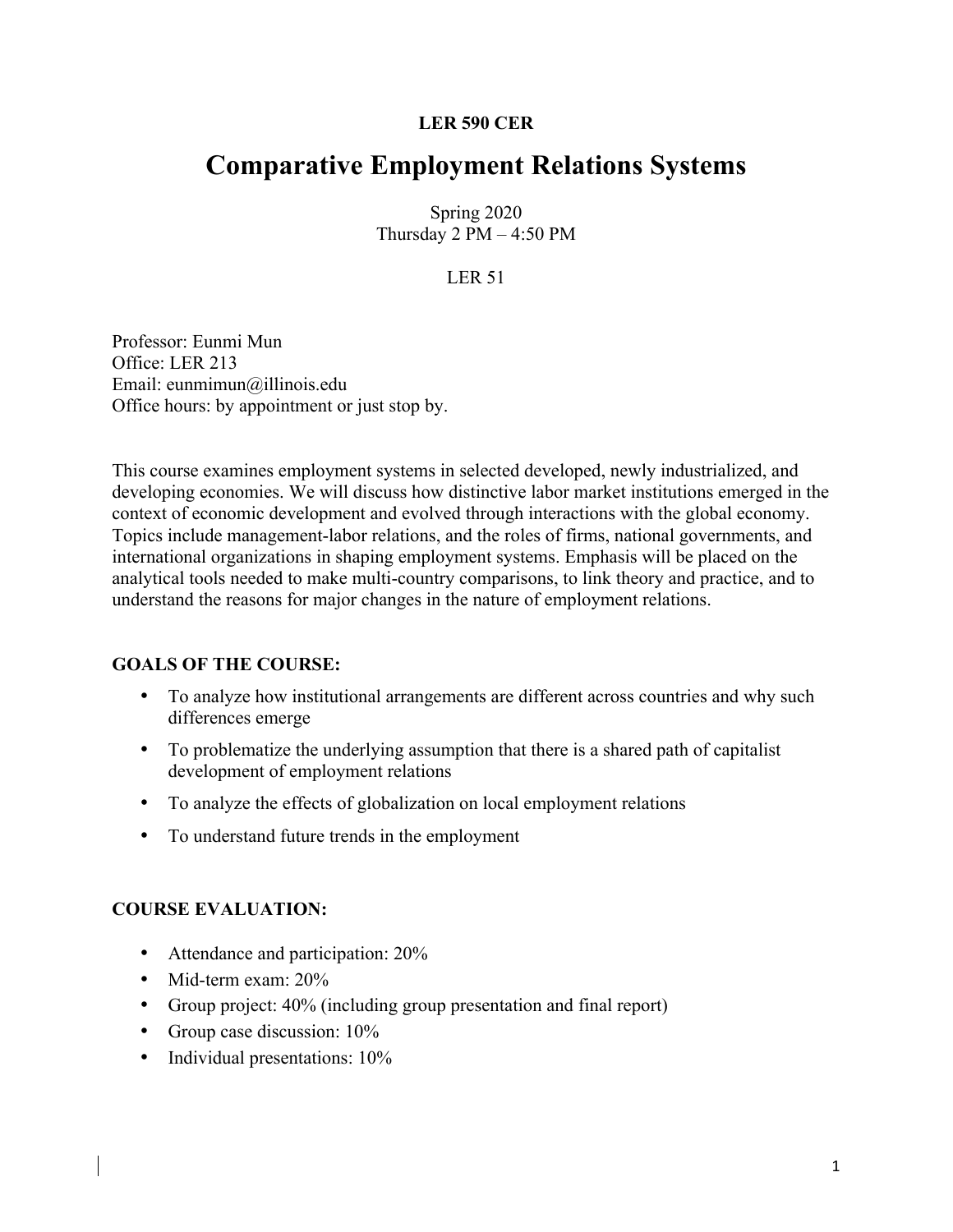## **REQUIRED TEXT:**

Greg J. Bamber, Russell D. Lansbury, Nick Wailes, and Chris F. Wright. 2014. *International & Comparative Employment Relations* (6<sup>th</sup> edition). Sage publications.

All readings listed in this syllabus (except for the chapters from the textbook) are available online for download or purchase. I may also post additional materials during the semester when there are new developments of interest to relevant topics. *It is your responsibility to check course website regularly*. I also encourage students to suggest items that may be of interest to the class.

## **ASSIGNMENTS AND GRADING**

#### **Attendance and Participation (20%)**

Class discussion is a critical ingredient in your learning for this course, for which we all bear collective responsibility. Class participation provides an opportunity to develop oral communication skills, to present your ideas concisely and persuasively, and to respond effectively to the comments of others. While I will lead class discussions, I do not intend to subject you to three hours of intense lecturing each week, but rather encourage you to offer insights and thoughts on the material assigned.

Most issues, cases and problems do not have one "right" answer, though some answers are more correct than others. Consequently, being "right" or "wrong" should not be your concern when participating. **I am interested in your point of view** and, if the consensus differs from your viewpoint, that in no way diminishes the value of your comments. Critically listen to the arguments of your fellow students and if you disagree, speak and explain how and why your viewpoint differs. In general, I will assess class participation based on the *quality* of your contributions in class, and the professionalism of your conduct (attendance, punctuality, preparedness, and showing respect to all section members and their class contributions). The quality and frequency of contributions depend on a number of issues, such as one's ability to draw on course materials productively, to advance or sharpen in-class discussion and debate, and to use logic, precision, and evidence in making arguments. Therefore, speaking too much without adding value will be as detrimental to your grade as not speaking at all, and behaving in a disruptive manner will be most detrimental to your grade.

*Please do not confuse attendance with participation*. While on-time attendance is important, active participation in the class discussion is evaluated separately.

The breakdown for the grade is as follows:

*Attendance (10 points)*: Each student is allowed to miss no more than **ONE** class in the semester for any reason (sickness, interview, etc.). No excuse is needed but I appreciate an email notice. For any additional class you miss I will deduct **1.5** points from your final grade. Any tardiness/leaving class early will count as missing half a class.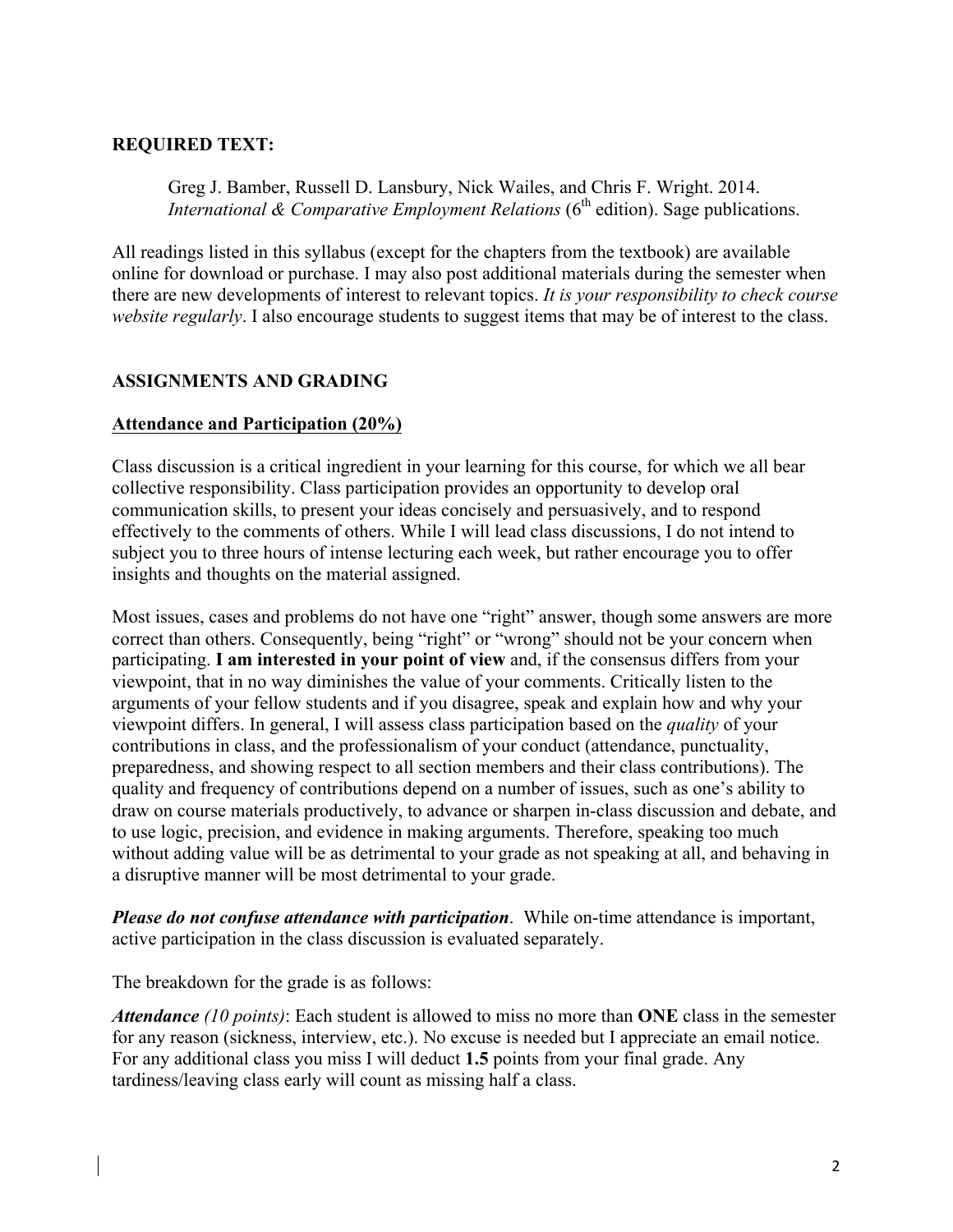*Participation (10 points)*: I encourage students to actively participate in class discussion. A full credit will be awarded to students who make a contribution that moves the discussion forward in an insightful way. Students who miss class without a valid excuse or behave in a disruptive way will receive "zero" points. If you have concerns about your ability to participate during class discussions, or are unaccustomed to participating in class, **please contact me immediately**. I can help you to improve your ability to participate, but only if you contact me **early** in the course for assistance.

# **Mid-term Exam (20%)**

I will give you instructions in class.

# **Group Project (40%)**

I will assign students to **small groups** in the second week of class. As a group, you will work on a group project as well as group discussion. For the group project, I ask each group to pick one of the countries that we will discuss between week 9 and week 13 and investigate into employment relations systems of the country. Based on your research, think about what will be most important employment issues to consider if a US (or any other national) company wants to do business in the country. In your presentation, you need to provide a thoughtful analysis of the challenges a foreign company needs to be aware of before it enters the country of your choosing, and suggest practical HR strategies to overcome those challenges.

At the end of the semester, each group will submit a report based on their analysis.

The breakdown for the group project grade is as follows:

*Group presentation (20 points)*: Each group will make a presentation in the week when their chosen country is discussed. After my lecture, I will give 20-30 minutes to the presenting group to present their materials (and then, a designated discussion group will be in charge of leading the discussion). Since this is a group project, it is important that all team members participate. **I encourage the presenting group to come see me in advance to discuss their plan.** 

*Group final report (20 points)*: Please write **no more than 20 pages** in length, double-spaced, in 12-point font, and with margins of 1 inch.

I would like to emphasize that group projects are wonderful opportunities for you to develop your people skills. You will be working with others all the time in the workplace, and as an HR professional, you will need more people skills than others. In the final class, I will ask you to **evaluate your own and other members' contribution** to the group work. So, try to be a responsible and friendly team member.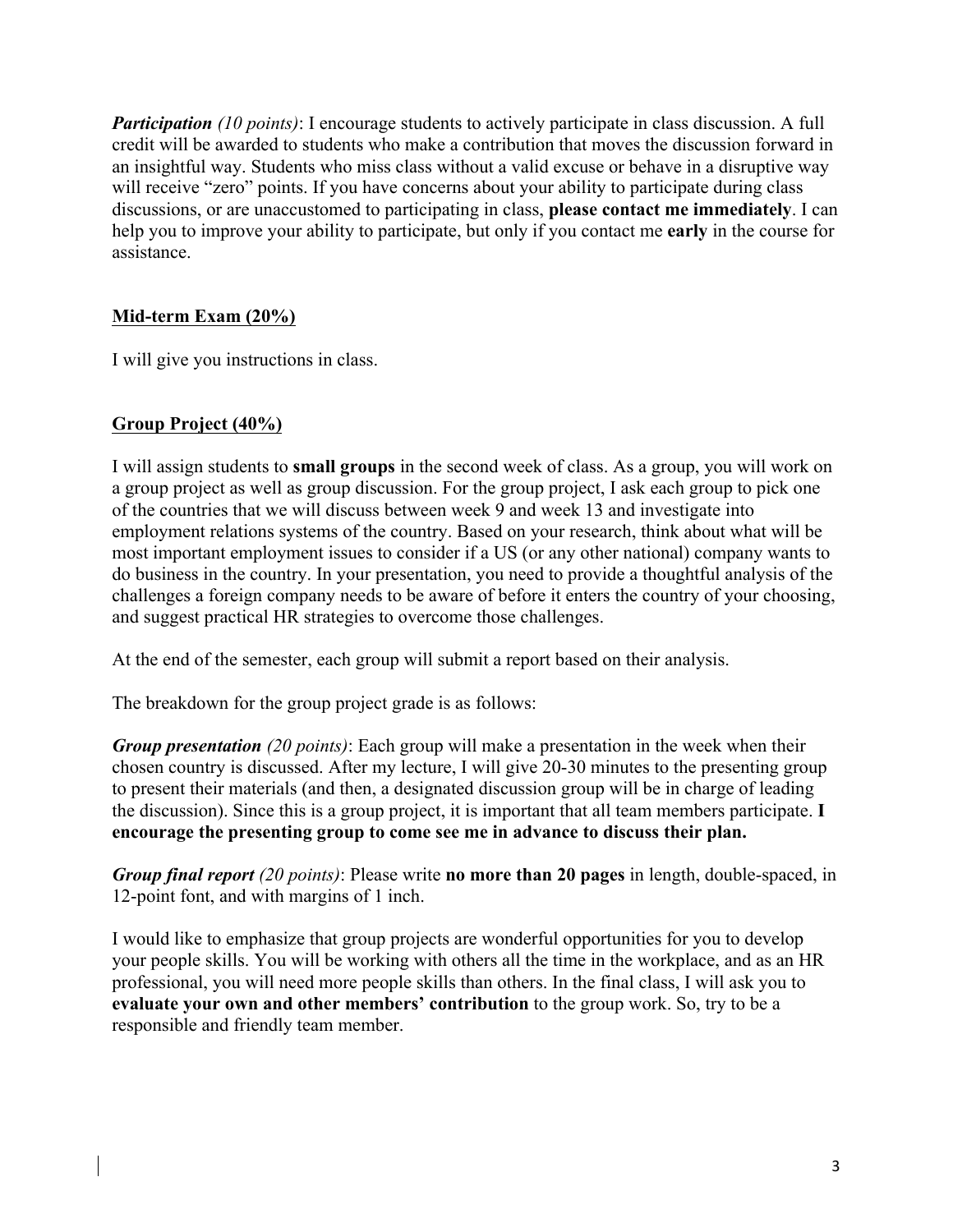### **Group Case Discussion (10%)**

Each week, there is a case reading. I will lead the case discussion in the weeks before the midterm exam. Starting from Week 9, I ask students to work as a group to propose discussion questions based on the case reading and lead the discussion in class. More detailed instructions will be given in class.

#### **Individual Presentations on "Employment Issues in the Headlines" (10%)**

I intend to give enough opportunities for students to develop their presentation skills. Unlike group presentations for which students have to work together, individual presentations are under a complete control of individual students, offering them a great opportunity to experiment on new styles of public speaking and test innovative methods of delivering materials. For this assignment, which I call "employment issues in the headlines," students find an article that discusses a current employment issue in the country to be discussed in class, and make a presentation on it. Students are given three opportunities for these individual presentations after the mid-term exam (from Week 9 to Week 13).

During the 5 weeks after the mid-term exam (from Week 9 to Week 13), students will make one group presentation on a country of their choosing, one group case discussion on another country, and three individual presentations on the rest of the countries.

| $A+$          | 97-100%   |
|---------------|-----------|
| A             | 93-96.9%  |
| $A -$         | 90-92.9%  |
| $B+$          | 87-89.9%  |
| B             | 83-86.9%  |
| $B-$          | 80-82.9%  |
| $C+$          | 77-79.9%  |
| $\mathcal{C}$ | 73-76.9%  |
| $C-$          | 70-72.9%  |
| $D+$          | 67-69.9%  |
| D             | 63-66.9%  |
| $\mathsf{D}$  | 60-62.9%  |
| F             | Below 60% |

#### **Grading Scale**

## **OTHER THINGS OF WHICH YOU SHOULD BE AWARE**

The following lists some procedural items that are in your best individual interest and in the interest of the class as a whole. Please take this information into account. Your consideration will help make the course more worthwhile—and fun—to all participants!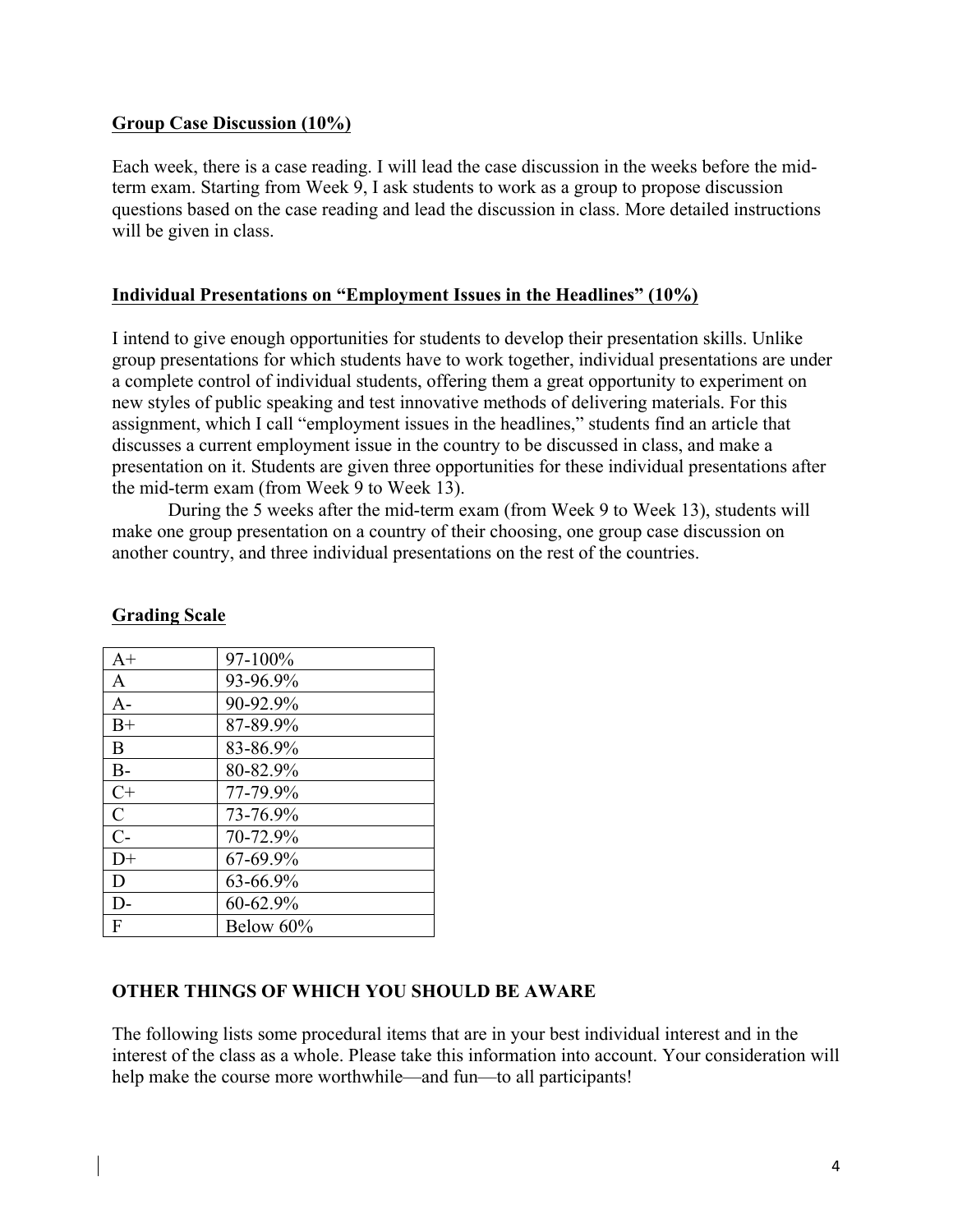# Cell phones and electronics should be turned off at all times (Please talk to me if you need an exception to this rule).

# Absence Policy

If you miss class, it is **your responsibility** to find out from your classmates what was covered, and to obtain copies of any handouts and/or assignments. Make-up exams will be given **only** if arranged well in advance, and if I believe that your situation warrants it. You are more likely to gain my sympathy if you contact me as soon as possible to let me know about catastrophic or unexpected events, instead of just not showing up.

## Lateness and Courtesy

Arriving late or leaving early can be disruptive, particularly given the importance of student participation and in-class discussion in this course. Such behavior is also discourteous to the class when it makes it necessary to repeat material. Therefore, please come to class on time, and, if you must arrive late or leave early for a particular session, please let me know in advance.

## Ethical Behavior

Cheating or other breaches of ethical behavior will not be tolerated. I do not wish to have to act on any unethical case. Nevertheless it is in the best interest of the class that such offenses not to be allowed to interfere with the learning process. University provisions for the punishment of unethical behavior are such that a guilty student may fail the course, be brought before the Disciplinary Committee, or be expelled.

#### **Enrollment in this course indicates you have read and accepted the terms of this course outline.**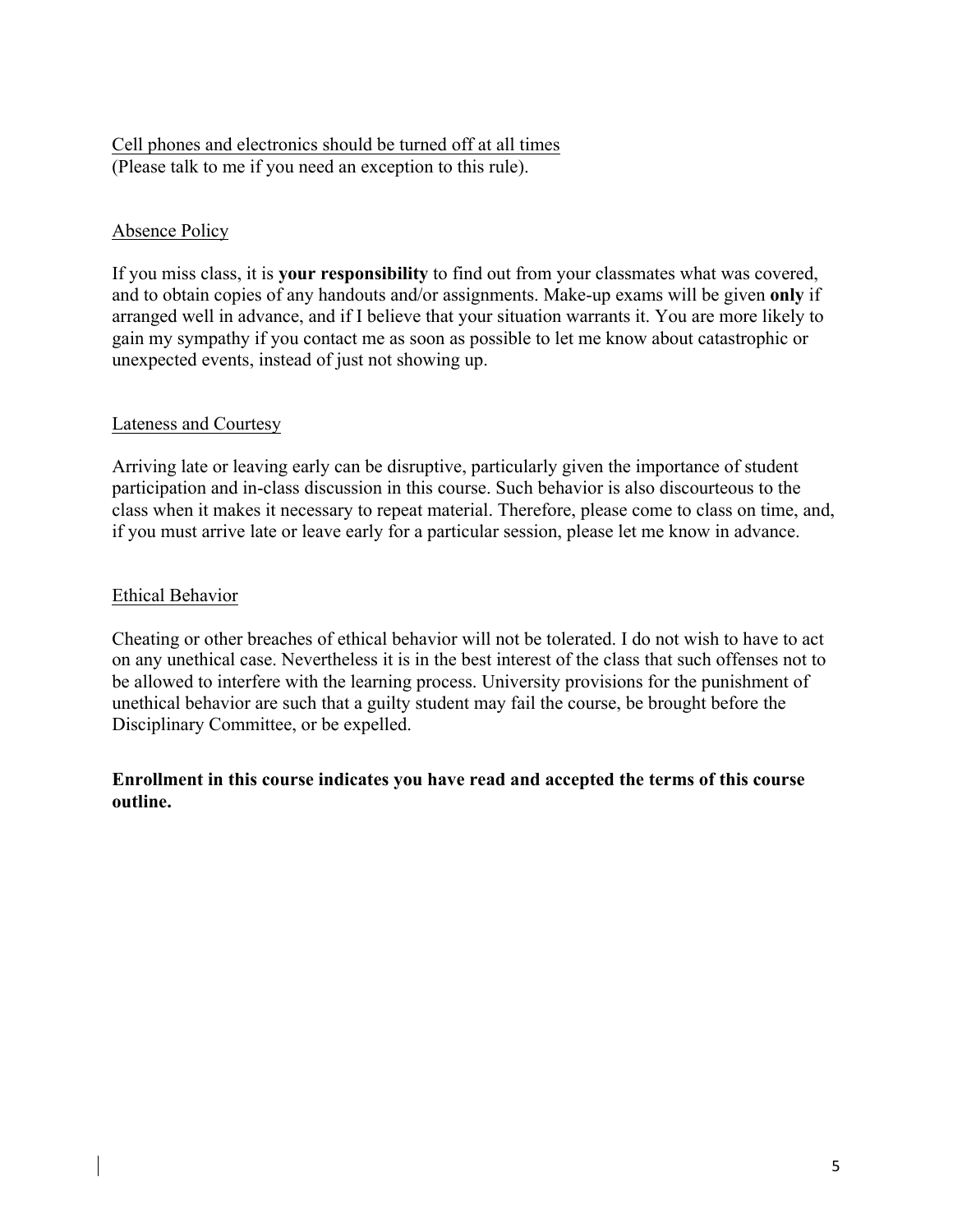## **COURSE SCHEDULE**

## **Week 1 (Jan 23) Introduction**

Introduction to the course

#### **Week 2 (Jan 30) How to study employment relations from a comparative perspective**

Chapter 1: Introduction in *ICER*.

Class activity – Let's share some stories of surprising norms regarding employment relations

 $\triangleright$  Meet the group members and select a country (to be discussed between Week 9 and Week 13) for a group presentation and final report

#### **Week 3 (Feb 6) No Class**

 $\triangleright$  Pick a country for a group case discussion (Between Week 9 and Week 13) & Note that the rest of the three countries are for individual presentations on employment issues in the headlines (Between Week 9 and Week 13)

#### **Week 4 (Feb 13) Labor standards in the global market**

Frederick Mayer and Gary Gereffi. 2010. "Regulation and Economic Globalization: Prospects and Limits of Private Governance," *Business and Politics* 12(3) Article 11.

**Case:** Stephen J. Frenkel and Duncan Scott. 2001. "Compliance, Collaboration, and Codes of Labor Practice: The *adidas* Connection." *California Management Review*.

Class activity – Private vs. public regulations

#### **Week 5 (Feb 20) Anglo-American LME: "Employment at will" in the US**

Chapter 3 in *ICER*.

- Peter Cappelli. 1999. *The New Deal at Work: Managing the Market-Driven Workplace*. Boston: Harvard Business School Press. pp.18-37.
- **Case:** PBS Frontline "The Pension Gamble" (https://www.pbs.org/wgbh/frontline/film/thepension-gamble/)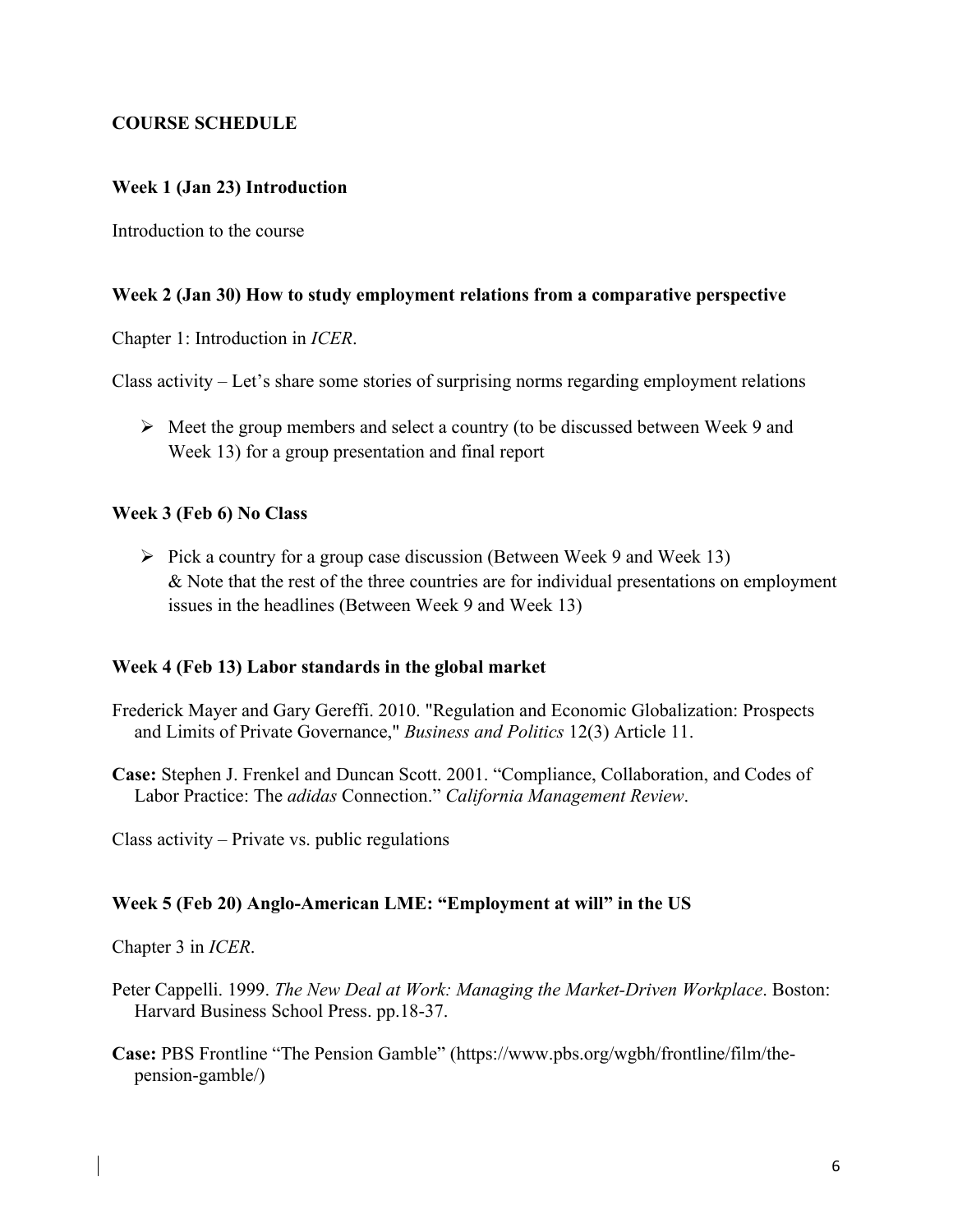Class activity – Choosing between a defined benefit and defined contribution plan

## **Week 6 (Feb 27) Asian CME: Lifetime employment in Japan**

Chapter 10 in *ICER*.

- Chiaki Moriguchi and Hiroshi Ono. 2003. "Japanese Lifetime Employment: A Century's Perspective." In *Institutional Change in Japan: Why It Happens, Why It Doesn't.*
- **Case:** Boris Groysberg et al. 2018. "Womenomics in Japan." Harvard Business School Case 9- 417-002.

Class activity – Aggressive Retsuko

#### **Week 7 (March 5) European CME: Co-determination in Germany**

Chapter 8 in *ICER*.

- Joel Rogers and Wolfgang Streeck. 1994. "Workplace Representation Overseas: The Works Councils Story," in *Working Under Different Rules*, ed. by Richard Freeman, New York: Russell Sage Foundation. (READ pp. 97-117)
- **Case:** Alexandra Spitz-Oener. 2017. "The Real Reason the German Labor Market Is Booming." *Harvard Business Review*.

Class activity – Volkswagen factory in Chattanooga, TN

## **Week 8 (March 12) MID-TERM EXAM**

**Week 9 (March 19) Spring Break**

#### **Week 10 (March 26) UK**

Chapter 2 in *ICER*.

**Case:** Barbara Petrongolo. 2016. **"**Brexit and the UK labour market." CentrePiece.

#### **Week 11 (April 2) Denmark**

Chapter 9 in *ICER*.